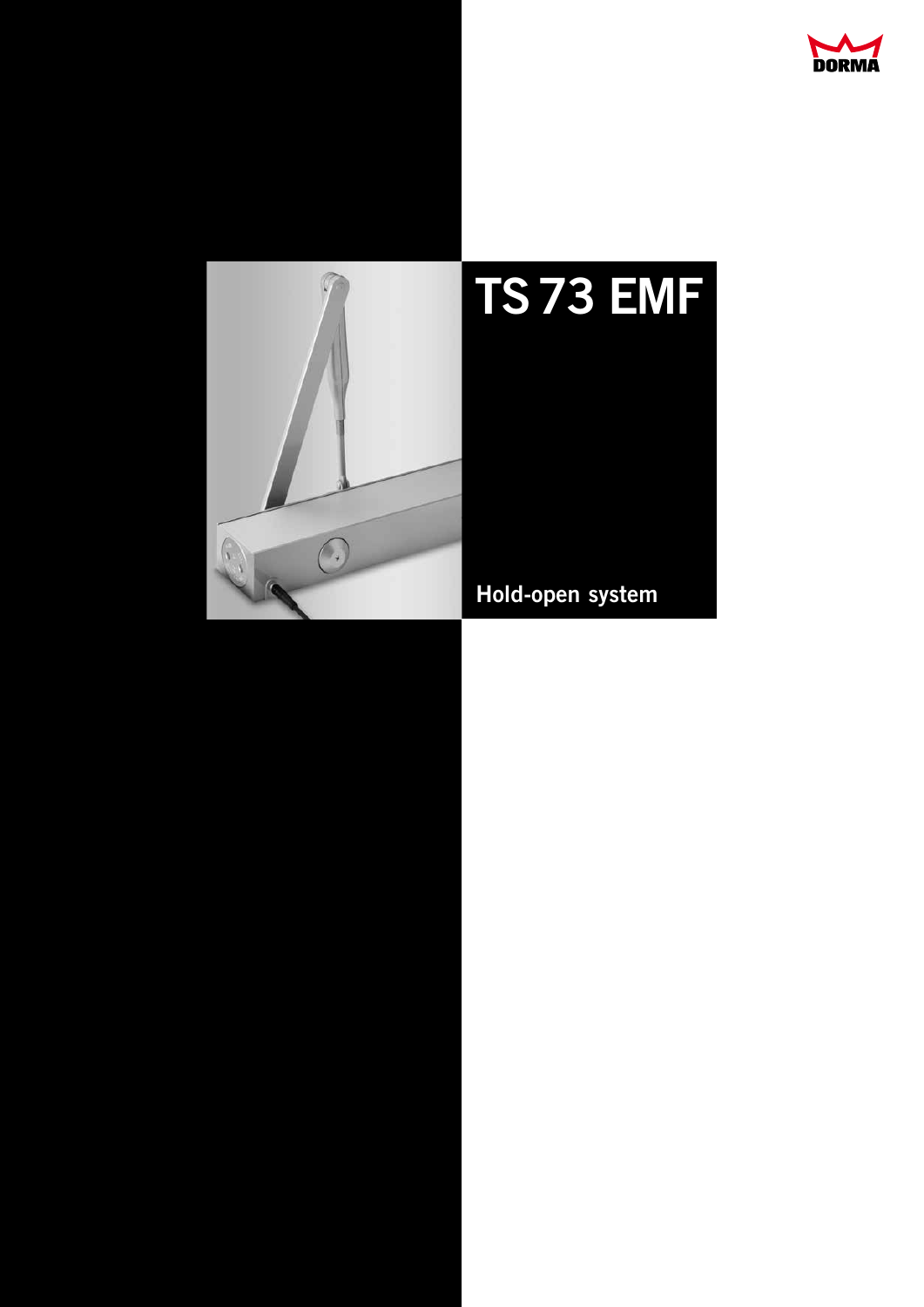# **The proven solution for controlled hold-open of fire and smoke check doors**

Universal application capability, stable hold-open point and assured quality. The DORMA TS 73 EMF is a combination of hydraulic door closer and electromagnetic hold-open unit. In conjunction with a smoke detection system (e.g. DORMA RMZ), the TS 73 EMF can be used as a hold-open system for fire and smoke check doors.

The hold-open of the door is performed under electromagnetic control. In the event of a fire, the door is reliably closed by the integral hydraulic closer. The closing cycle is also initiated by manual door operation or automatically in the event of a power failure.

Certified to ISO 9001

## **Benefits**

## **For the trade**

- Efficient stocking thanks to non-handed, modular system
- Range of arm assemblies and accessories to provide an ideal solution even for special applications.

### **For the fabricator/installer**

- Easy to fix.
- No adjustment of the hold-open point necessary.
- Optimum adaptability thanks to adjustable latching action.

| For the specifier/architect |  |
|-----------------------------|--|
|-----------------------------|--|

- Attractive, compact design.
- Wide range of applications.
- Hold-open possible between approx. 75° and

## **For the user**

180°.

- $\bullet$  To hold open, the door simply has to be opened to the required point and released.
- Free selection of the holdopen point (opening angles over 75°); variable at any time without the need for adjustment of setting controls.
- Convertible to free-swing door closer.

| Data and features                                                 |                                                    |   | TS 73 EMF     |   |
|-------------------------------------------------------------------|----------------------------------------------------|---|---------------|---|
| Closing force                                                     | Spring strength                                    | 4 | EN<br>5       | 6 |
| Standard<br>$d$ oors <sup>1)</sup>                                | $\leq 1100$ mm<br>$\leq$ 1250 mm<br>≤ 1400 mm      |   |               |   |
| Fire and smoke<br>$check$ doors <sup>1)</sup>                     | $\leq 1100$ mm<br>$\leq 1250$ mm<br>$\leq 1400$ mm |   |               |   |
| Non-handed                                                        |                                                    |   |               |   |
| Arm                                                               | Standard                                           |   | Ω             |   |
|                                                                   | Slide channel                                      |   |               |   |
| Closing speed variable by valve                                   |                                                    |   |               |   |
| Latching speed                                                    | by arm                                             |   |               |   |
| variable                                                          | by valve                                           |   |               |   |
| <b>Backcheck</b>                                                  |                                                    |   |               |   |
| Delayed action                                                    |                                                    |   |               |   |
| Hold-open point variable<br>(opening angles between 75° and 180°) |                                                    |   |               |   |
| Free-swing arm assembly                                           |                                                    |   | $\circ$       |   |
| Input voltage                                                     |                                                    |   | 24VDC<br>±15% |   |
| Power input max. in W                                             |                                                    |   | 2             |   |
| Weight in kg                                                      |                                                    |   | 3,4           |   |
| Dimesions in mm                                                   | Length                                             |   | 320           |   |
|                                                                   | Overall depth                                      |   | 45,5          |   |
|                                                                   | Height                                             |   | 60            |   |
| Door closer compliant with EN 1154                                |                                                    |   |               |   |
| Hold-open device compliant with EN 1155                           |                                                    |   |               |   |
| C€ mark for construction products                                 |                                                    |   |               |   |
| $\bullet$ Yes<br>$-$ No<br>○ Option                               |                                                    |   |               |   |

<sup>1)</sup> For applications involving particularly high or heavy doors, and doors which have to close against wind or draught conditions, the next larger closer size should be selected.

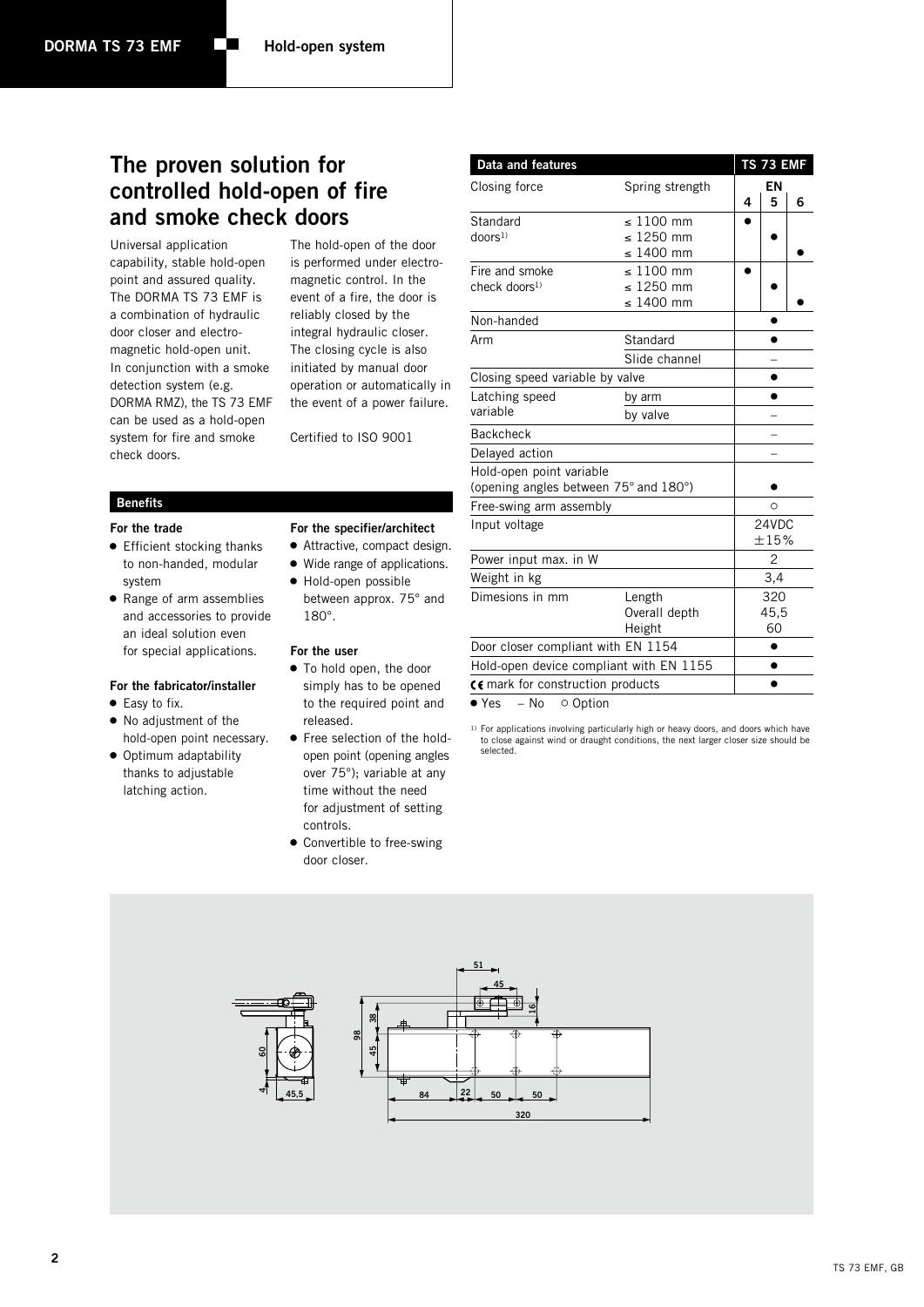

## **Standard and optional functions**

The **closing speed** of the DORMA TS 73 EMF is infinitely variable by means of a valve. In addition, the **latching action** can be adjusted via the closer arm. The **electro-magnetic holdopen device** is integrated in the hydraulic door closer. The hold-open point (available from an opening angle of 75°) is freely selectable. The door merely has to be opened to that angle required and then released. Depending on the door width and the size of the opening angle, a degree of fall-back of between 1° and 3° is possible.



- **1** Infinitely variable closing speed
- **2** Infinitely variable latching
- action (adjustable at arm)
- **3** Hold-open range

## **Free-swing arm assembly (option)**

Equipped with a free-swing arm assembly, the DORMA TS 73 EMF can also be employed where doors are required to operate normally – functioning in the same way as doors without a door closer. If the door leaf is opened wide (min. 75°), the closer spindle is held in this position by the electromagnetic hold-open device in the hydraulic closer body. However, the door can be freely operated by virtue of the free-swing function integrated in the arm.

In the event of a fire or power failure, the door is reliably and securely closed automatically by the hydraulic door closer.

Typical applications include fire and smoke check doors in senior citizen homes, homes for the disabled and hospitals etc.

#### **Note:**

In the case of double doors, the free-swing function may only be used on the active leaf.



**1** Free-swing range

**2** Fully controlled closing (de-energised)

## **F Approval certification**

## **TS 73 EMF**

The DORMA TS 73 EMF has been approved as compliant with national building regulations by the German Institute for Building Technology DIBt, Berlin, in conjunction with the smoke detector systems DORMA RMZ-K/S, DORMA RMZ 2 and other reputable smoke detector systems. Acceptance inspection is mandatory.

When using the TS 73 EMF fixed to the top jamb, approval certification is additionally required in conjunction with the fire and smoke check door concerned.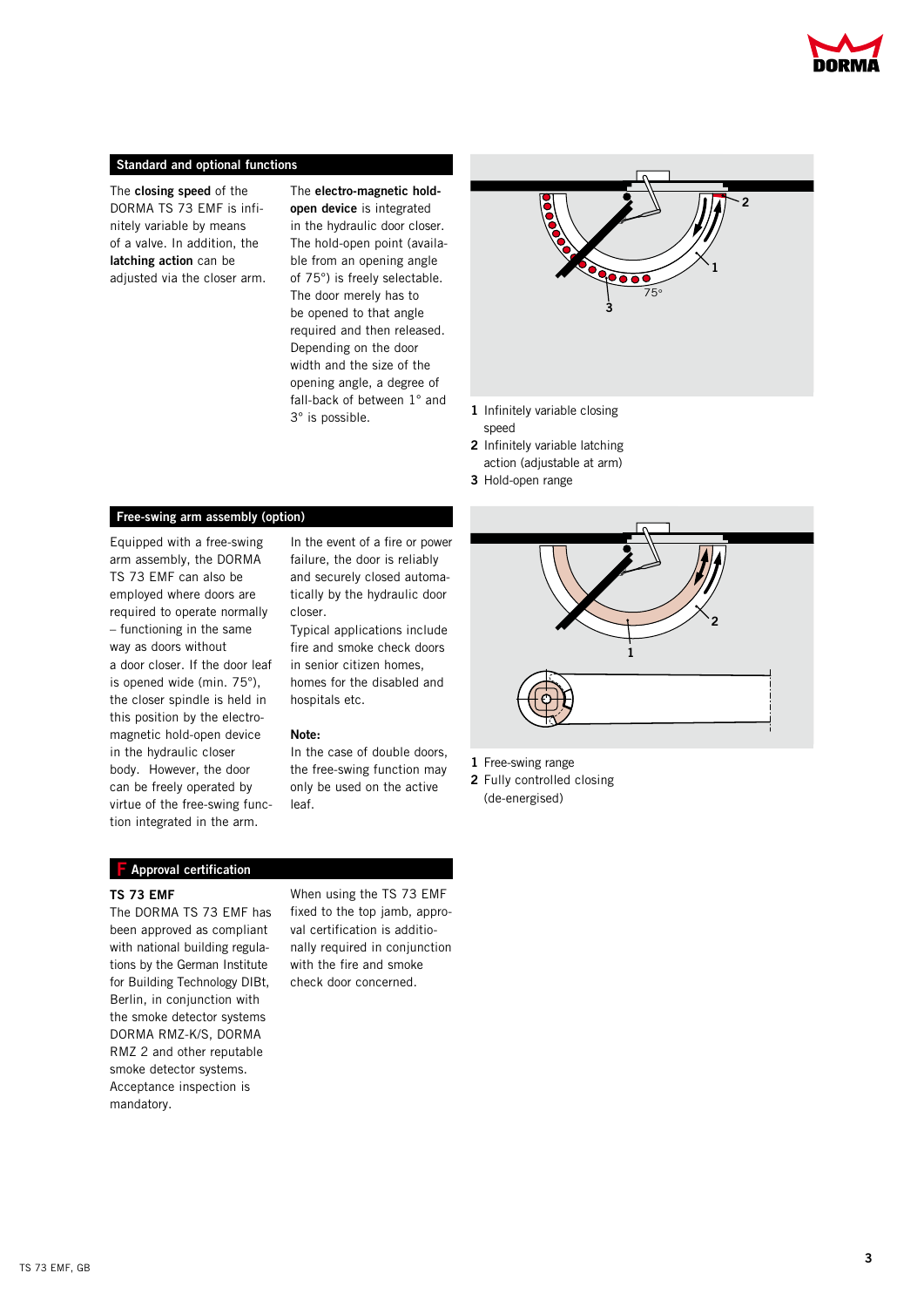





Door opening up to 180° with standard arm only possible where **X** ≤ 70 mm

**Top jamb fixing of DORMA TS 73 EMF** hold-open device (frame installation). Example: RH/ISO 5 door; mirror image for LH/ISO 6 door).

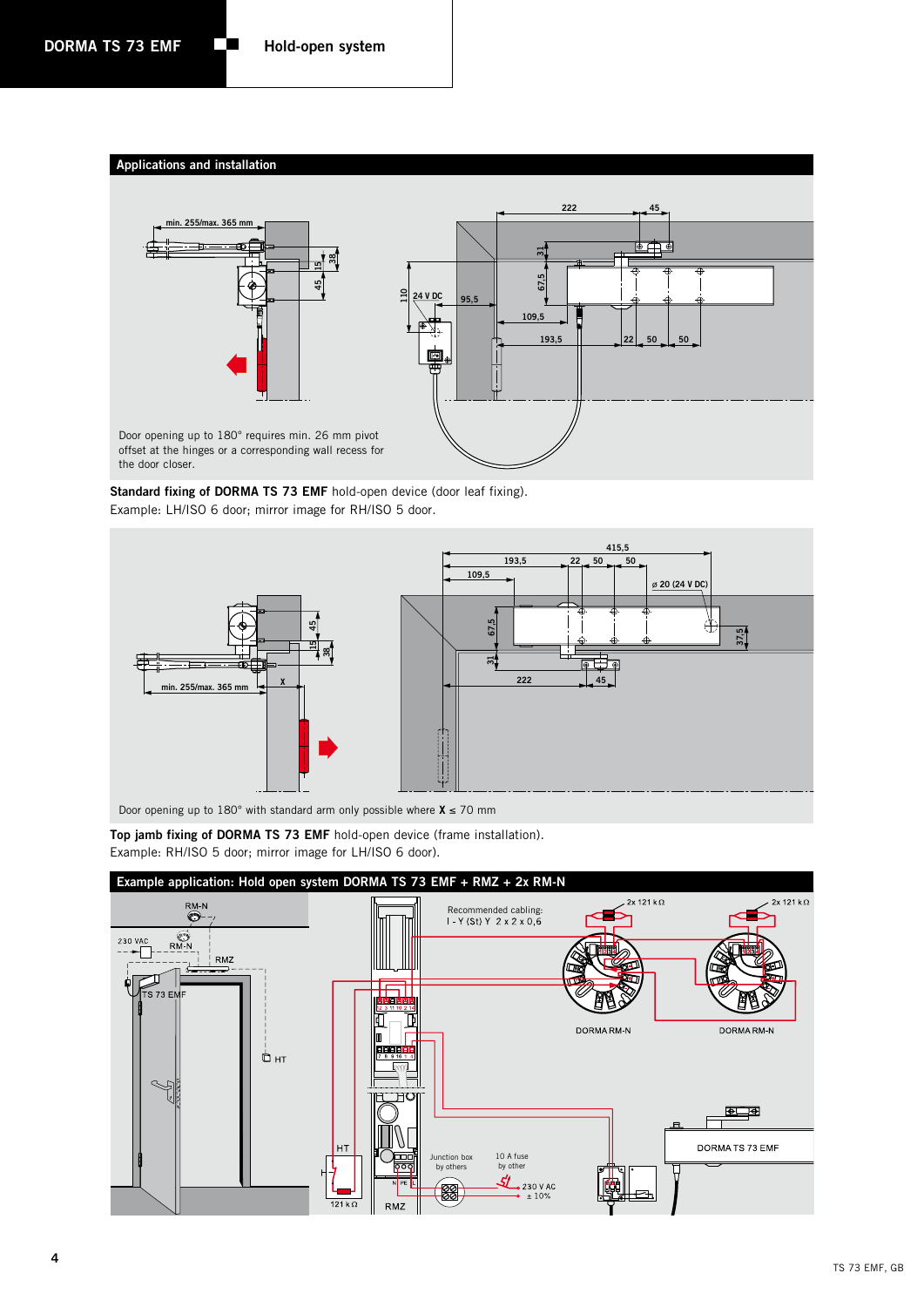

## **Accessories**

### **Mounting backplate**

For pull and push side fixing. For mounting the DORMA

TS 73 EMF to fire and smoke check doors and also doors in which no direct fixing is possible; with hole group per Supplement 1 to EN 1154.

## **Upstand bracket**

For pull-side installation of the arm on particularly narrow door frames.

## **Extended adjustable arm**

For push side fixing. For adapting the DORMA TS 73 EMF to door sets with frame reveal depths between 70 and 135 mm.



For push side fixing. For increasing the door opening to 180° in door sets with a frame reveal depth of max. 70 mm and where  $X < 70$  mm.

## **DORMA HT manual switch**

According to the code of practice for hold-open systems issued by the DIBt, Berlin, a manual release switch must be installed in the case of free-swing door closers.



**16 11 16**













ø **5,5**

**60**

<sup>ø</sup>**<sup>20</sup> <sup>320</sup>**

**32,5 160 14**

**58**

**45**

**26**

**612**

**43**



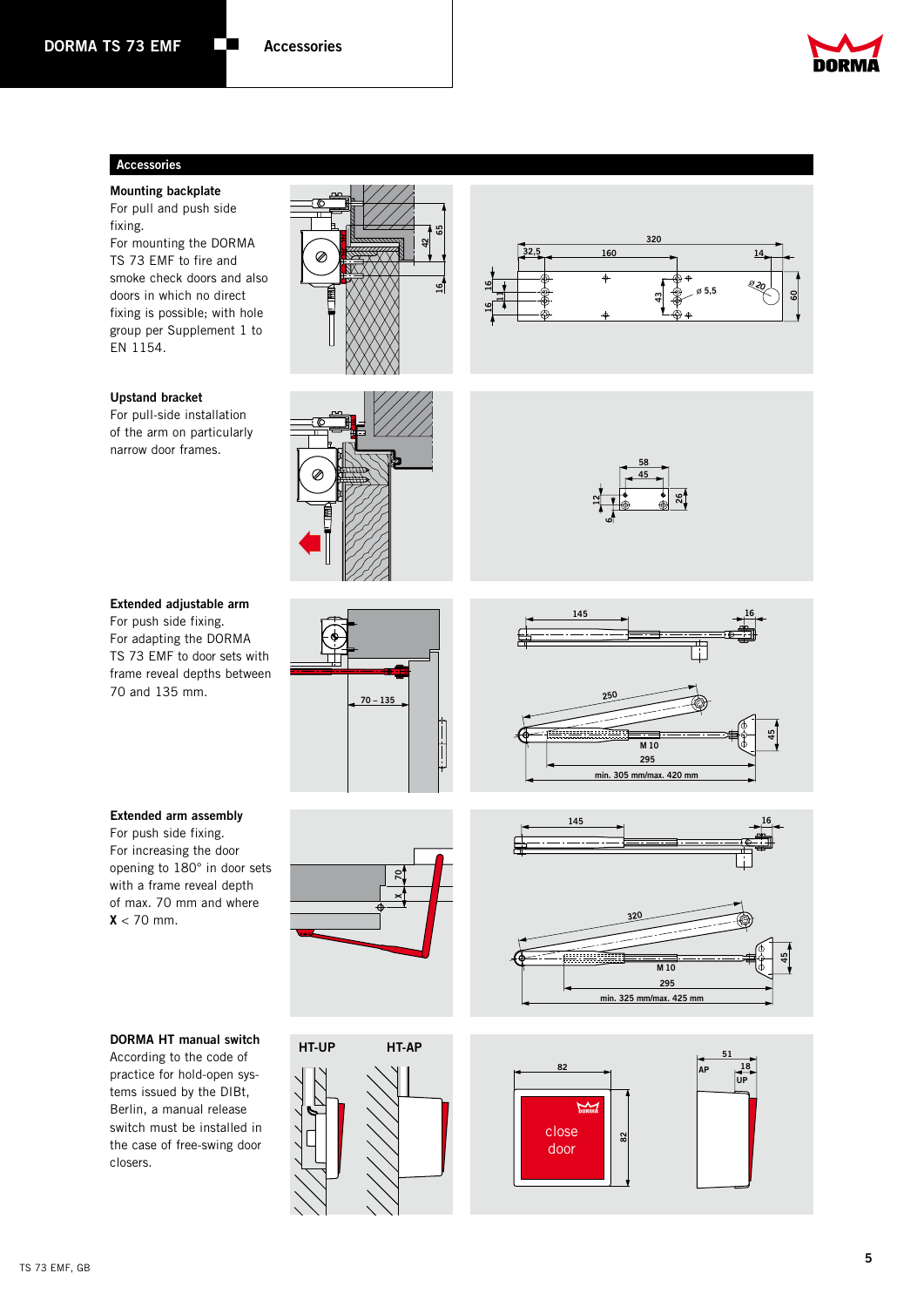| Standard equipment and optional accessories                    |                        |                   |                                      |                                 |                       |                    |                                    |
|----------------------------------------------------------------|------------------------|-------------------|--------------------------------------|---------------------------------|-----------------------|--------------------|------------------------------------|
| TS 73 EMF<br>hold-open device<br>Pull-side door leaf<br>fixing | <b>Standard</b><br>arm | Free swing<br>arm | <b>Extended</b><br>adjustable<br>arm | <b>Extended arm</b><br>assembly | Mounting<br>backplate | Upstand<br>bracket | Manual switch<br>HT-UP<br>35901531 |
| İ                                                              | æR<br>7540xx00         | 530005xx          | 7540xx01                             | ær<br>□ 7540xx34                | 7300xx10              | ┍<br>830014xx      | HT-AP<br>35901532                  |
| Spring strength EN 4<br>$\equiv$ 530101xx                      | О                      | Π                 |                                      |                                 | #                     | #                  | $\#$                               |
| Spring strength EN 5<br>$\blacksquare$ 530401xx                | Δ                      | Π                 |                                      |                                 | #                     | #                  | $\#$                               |
| Spring strength EN 6<br>530701xx<br>$\blacksquare$             | О                      | П                 |                                      |                                 | $\#$                  | #                  | $\#$                               |
| TS 73 EMF<br>hold-open device<br>Push-side top<br>jamb fixing  |                        |                   |                                      |                                 |                       |                    |                                    |
| Spring strength EN 4<br>531101xx<br>$\blacksquare$             | О                      | П                 | О                                    | О                               | #                     |                    | #                                  |
| Spring strength EN 5<br>531401xx                               | О                      | П                 | $\Box$                               | О                               | #                     |                    | #                                  |
| Spring strength EN 6<br>$\equiv$ 531701xx                      | О                      | П                 | О                                    | Δ                               | $\#$                  |                    | $\#$                               |
|                                                                |                        |                   |                                      | Ordor No                        |                       | Colour             |                                    |

| Smoke detector system |                |
|-----------------------|----------------|
| Smoke detector        | Smoke detector |
| RM7                   | $RM-N$         |
|                       |                |
| 648000xx              | 64830000       |

| Order No.                             |  |
|---------------------------------------|--|
| $\blacksquare$ = Closer body separate |  |

**Colour    xx** Silver 01 Special colour 09

 $\prod$  = Arm assembly separate # = Optional accessory

# **DORMA TS 73 EMF specification text**

Hold-open device with electrohydraulic hold-open function and integral pressure compensation feature for stable, infinitely variable and temperature-immune hold-open positions at door opening angles between 75° and 180°.

Closing speed and latching action infinitely variable. Non-handed.

Operating voltage 24 V DC. General building regulations approval issued by DIBt, Berlin, for use in hold-open systems. Acceptance inspection mandatory.

## **Installation**  $\Box$  Door leaf fixing  $\Box$  Top jamb fixing

**Spring strength**

 $\Box$  EN 4  $\Box$  EN 5  $\Box$  EN 6

# **Arm type**

 $\square$  Standard  $\Box$  Free-swing  $\Box$  Extended adjustable arm  $\Box$  Extended arm assembly

## **Accessories**

 $\Box$  Mounting backplate  $\Box$  Upstand bracket  $\Box$  Manual switch

## **Colour**

 $\Box$  Silver  $\Box$  Special colour  $\Box$  $(sim. to RAL \_\ )$ 

**Make**

DORMA TS 73 EMF

TS73EMF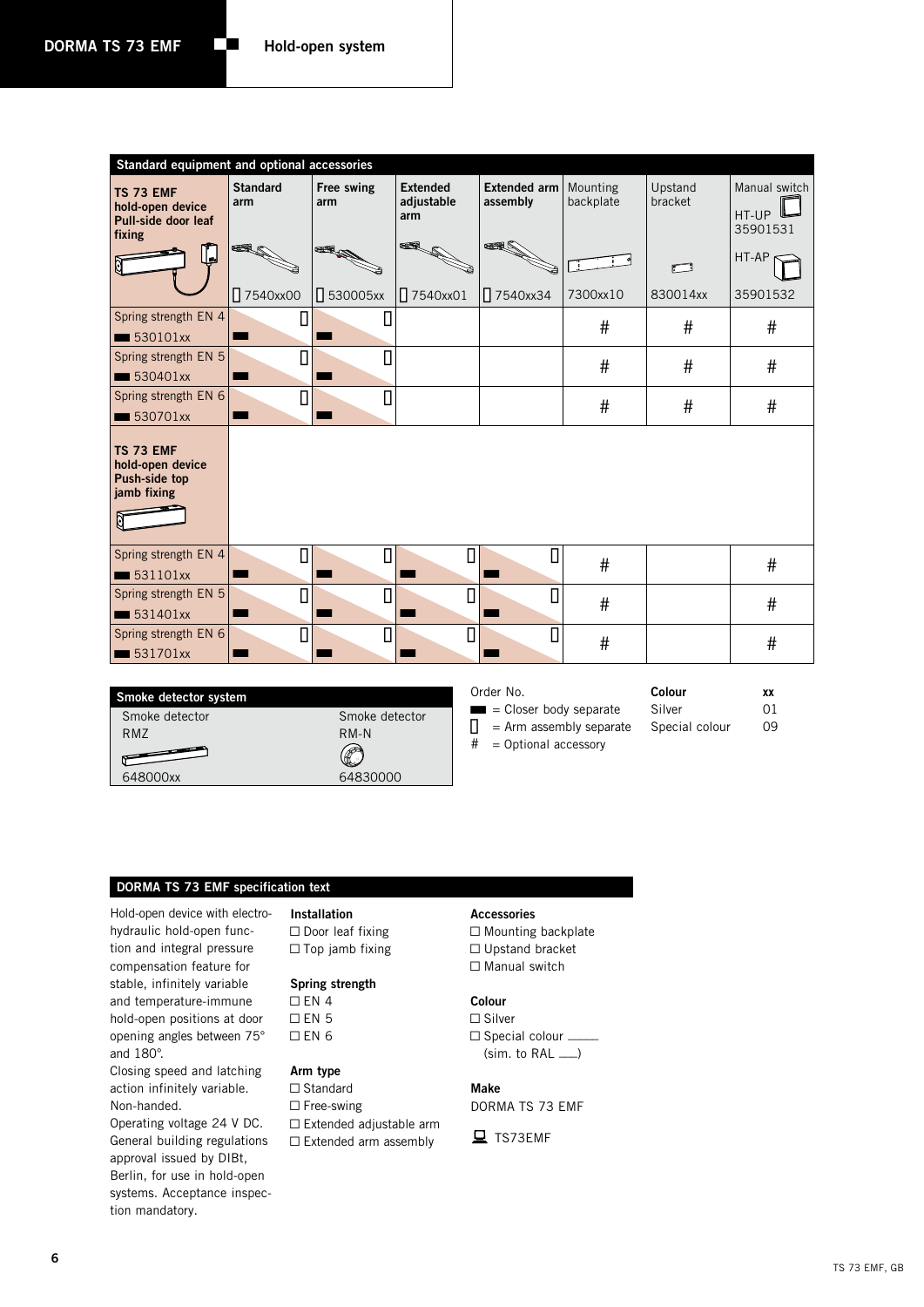

**The use of hold-open systems is subject to special regulations based on official approval requirements. These relate in particular to the final inspection (acceptance), continuous monitoring and maintenance.**

**The regulations and instructions provided below are intended as an aid, pursuant to statutory regulations that apply e.g. in Germany, to ensure that all participants are properly informed of the most important requirements that relate to the installation and operation of hold-open systems.**

**Further information can be found in the following documents:**

**– Richtlinien für Feststellanlagen des Deutsches Instituts für Bautechnik, Berlin [Code of practice relating to hold-open systems issued by the German Institute for Building Technology, Berlin]**

**– General building regulations pertaining to the approval of the hold-open system concerned**

**– EN 1155**

#### **1. General**

**1.1** In the case of fire doors (and similar shutters/closures/ barriers) that are held open by hold-open systems, the sweep area necessary for the closing operation must be kept constantly clear. This area must be clearly identified by lettering, floor markings or similar. Where necessary, structural measures must also be implemented to ensure that cables, leads, lines,

pipes, stored/deposited goods or components (e.g. false ceilings or other overhead items/elements) are reliably prevented from falling into the sweep area.

**1.2** Wherever possible, smoke detectors should be used for hold-open systems. For hold-open systems for fire doors in emergency escape routes, smoke detectors must be used.

**1.3** Each hold-open device must also be capable of being released by hand, without adversely affecting the functional capabilities of the automatic release device. In the case of door closers with electro-magnetic holdopen, the manual release may be performed by a small tug applied to the door leaf. If holding electro-magnets or free-swing door closers are

used, a pushbutton must be provided to facilitate manual release.

The manual release pushbuttons employed for this purpose must be red and carry the wording "Close Door" or equivalent. The pushbutton must be located in the immediate vicinity of the door and must not be concealed by the door when this is held open.

### **2. Final inspection (acceptance)**

**2.1** In Germany and countries governed by DIN regulations: Following on-site installation of the operable hold-open system, its functional integrity and quality of installation must be confirmed by an acceptance inspection procedure. The acceptance inspection may only be performed by skilled personnel of manufacturers of monitoring and/or hold-open devices, skilled personnel authorized by same, or skilled personnel from an accredited inspection agency. **2.2** In Germany and countries governed by DIN regulations: Once the acceptance inspection has been successfully completed, the operator shall permanently fix on the wall

in the immediate vicinity of the door, a plate supplied by the manufacturer of the hold-open system measuring 105 mm x 52 mm and carrying the inscription Hold-open system

Inspected by... (company logo with month and year of acceptance inspection) or equivalent

**2.3** The operator is to be provided with a certificate detailing the successful acceptance inspection; this certificate must be retained by the operator.

**3. Periodic surveillance**

**3.1** The hold-open system must be kept by the operator in a constantly good operating condition, and inspected at least once a month to ensure that it is functioning properly.

**3.2** In addition, the operator is obliged at least once a year, or at shorter intervals if specified in the approval certificate, to inspect all the devices to ensure that they are operating and interacting properly and without fault,

and to carry out or instigate adequate maintenance. The associated test, inspection and the maintenance work may only be performed by an expert or an appropriately trained person.

**3.3** The scope, result and time of the periodic inspection are to be recorded. These records must be retained by the operator.